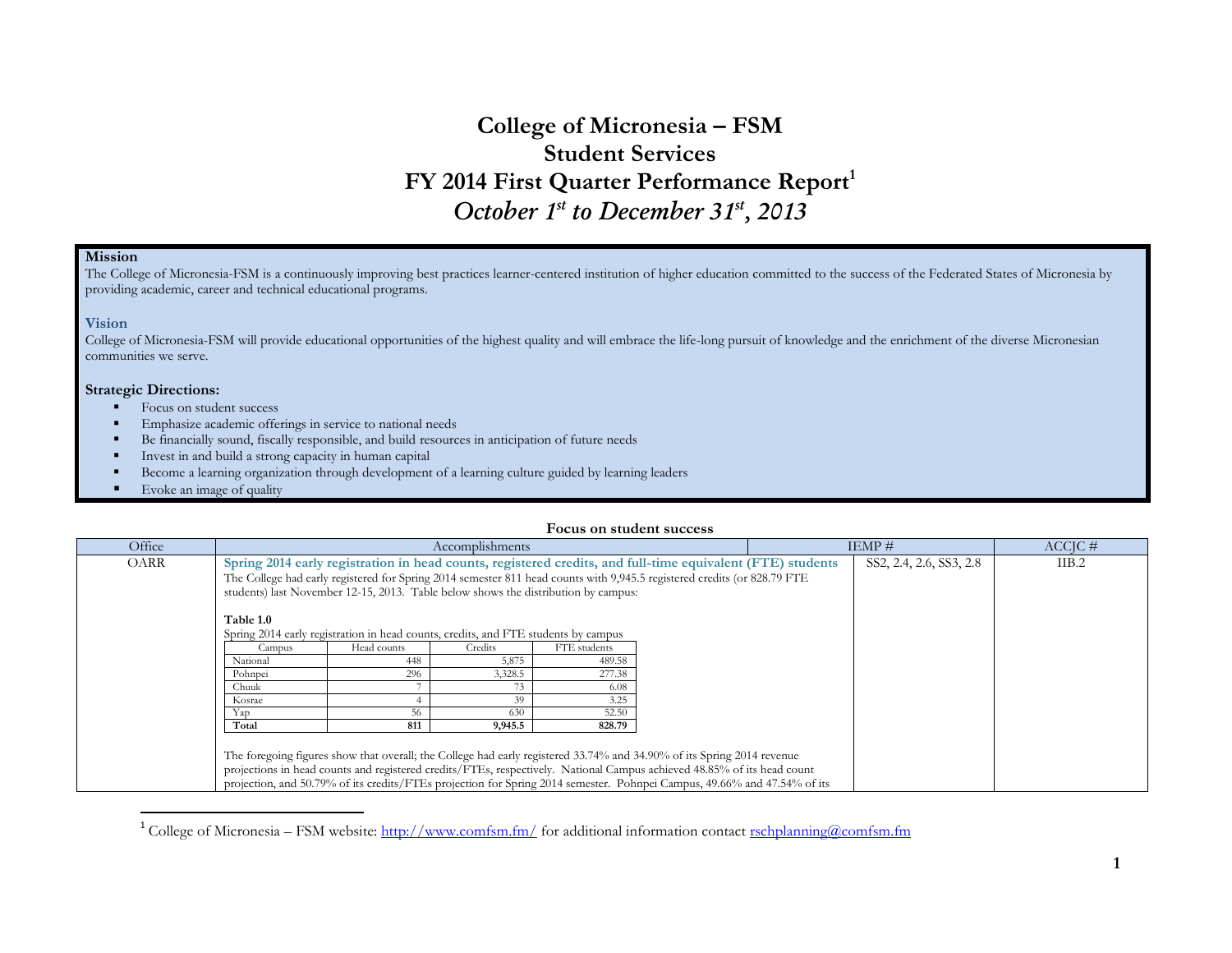| Office | Accomplishments                                                                                                                                                                                                                                      |                |                 |                |                | IEMP# | $ACCIC \#$ |  |  |
|--------|------------------------------------------------------------------------------------------------------------------------------------------------------------------------------------------------------------------------------------------------------|----------------|-----------------|----------------|----------------|-------|------------|--|--|
|        | projections in head counts and registered credits/FTEs, respectively. Yap Campus registered 37% of its Spring 2014 head count                                                                                                                        |                |                 |                |                |       |            |  |  |
|        | and registered credits/FTEs projections. Kosrae and Chuuk Campuses early registered more or less 12% of their projections in                                                                                                                         |                |                 |                |                |       |            |  |  |
|        | head counts and registered credits/FTEs.                                                                                                                                                                                                             |                |                 |                |                |       |            |  |  |
|        |                                                                                                                                                                                                                                                      |                |                 |                |                |       |            |  |  |
|        | The College has scheduled the regular registration for Spring 2014 semester on January 7-9, 2014, and the late registration                                                                                                                          |                |                 |                |                |       |            |  |  |
|        | including add/drop period, January 13-15, 2014.                                                                                                                                                                                                      |                |                 |                |                |       |            |  |  |
|        |                                                                                                                                                                                                                                                      |                |                 |                |                |       |            |  |  |
|        |                                                                                                                                                                                                                                                      |                |                 |                |                |       |            |  |  |
|        | November 2013 COM-FSM Entrance Test (COMET)                                                                                                                                                                                                          |                |                 |                |                |       |            |  |  |
|        | There were 564 students who took the COMET last November. Of the 564 students, 251 (44.50%) took the COMET at                                                                                                                                        |                |                 |                |                |       |            |  |  |
|        | Pohnpei Campus, 167 (or 29.61%) at Chuuk Campus, 85 (or 15.07%) at Yap Campus, and 61 (or 10.82%) at Kosrae Campus.                                                                                                                                  |                |                 |                |                |       |            |  |  |
|        | These students included (a) CA-level students who are currently attending our State Campuses, (b) students who took the<br>COMET but did not qualify to be placed into the college's programs, and (c) students who were not able to take the COMET. |                |                 |                |                |       |            |  |  |
|        |                                                                                                                                                                                                                                                      |                |                 |                |                |       |            |  |  |
|        |                                                                                                                                                                                                                                                      |                |                 |                |                |       |            |  |  |
|        | The results of the November 2013 COMET are hereby summarized as follows:                                                                                                                                                                             |                |                 |                |                |       |            |  |  |
|        |                                                                                                                                                                                                                                                      |                |                 |                |                |       |            |  |  |
|        | 53 (or 9.40%) of the students are recommended as degree-level bound students.<br>1.                                                                                                                                                                  |                |                 |                |                |       |            |  |  |
|        | 43 (or 7.62%) of the student are recommended as ACE-level bound students. Of these 43 students, 10 (or 23.26%)<br>2.                                                                                                                                 |                |                 |                |                |       |            |  |  |
|        | are placed as ACE 1-level bound students, and 33 (or 76.74%) as ACE 2-level bound students.                                                                                                                                                          |                |                 |                |                |       |            |  |  |
|        | $200$ (or 35.46%) of the students are recommended as CA-level bound students.<br>3.                                                                                                                                                                  |                |                 |                |                |       |            |  |  |
|        | 4.<br>268 (or 47.52%) of the students are non-admit.                                                                                                                                                                                                 |                |                 |                |                |       |            |  |  |
|        | 5.<br>52.48% of the 564 students who took the November 2013 COMET are recommended for admission into the                                                                                                                                             |                |                 |                |                |       |            |  |  |
|        | College's program.                                                                                                                                                                                                                                   |                |                 |                |                |       |            |  |  |
|        |                                                                                                                                                                                                                                                      |                |                 |                |                |       |            |  |  |
|        | Fall 2013 graduates                                                                                                                                                                                                                                  |                |                 |                |                |       |            |  |  |
|        | The College graduated 144 students during the Fall 2013 semester. Table below shows the distribution of the Fall 2013 COM-                                                                                                                           |                |                 |                |                |       |            |  |  |
|        | FSM graduates by program and campus:                                                                                                                                                                                                                 |                |                 |                |                |       |            |  |  |
|        |                                                                                                                                                                                                                                                      |                |                 |                |                |       |            |  |  |
|        | Table 2.0                                                                                                                                                                                                                                            |                |                 |                |                |       |            |  |  |
|        | Fall 2013 Graduates distributed by program and campus                                                                                                                                                                                                |                |                 |                |                |       |            |  |  |
|        | Program                                                                                                                                                                                                                                              | National       | Pohnpei         | Chuuk          | Kosrae         | Yap   |            |  |  |
|        | TYC in Teacher Preparation-Elementary                                                                                                                                                                                                                | 10             |                 |                |                |       |            |  |  |
|        | TYC in Accounting                                                                                                                                                                                                                                    | $\overline{c}$ |                 |                |                |       |            |  |  |
|        | AS in Agriculture and Marine Resource                                                                                                                                                                                                                |                |                 |                |                |       |            |  |  |
|        | Management                                                                                                                                                                                                                                           | 3              |                 |                |                |       |            |  |  |
|        | AS in Business Administration                                                                                                                                                                                                                        | 15             |                 |                |                |       |            |  |  |
|        | AS in Hospitality and Tourism Management                                                                                                                                                                                                             |                | 2               |                |                |       |            |  |  |
|        | AS in Computer Information Systems                                                                                                                                                                                                                   | 17             |                 |                |                |       |            |  |  |
|        | AS in Marine Science                                                                                                                                                                                                                                 | $\overline{4}$ |                 |                |                |       |            |  |  |
|        | AS in Public Health                                                                                                                                                                                                                                  | $\overline{c}$ |                 |                |                |       |            |  |  |
|        | AS in Teacher Education-Elementary                                                                                                                                                                                                                   |                |                 |                |                |       |            |  |  |
|        | AA in Health Career Opportunity Program                                                                                                                                                                                                              |                |                 |                |                |       |            |  |  |
|        | AA in Liberal Arts                                                                                                                                                                                                                                   | 5<br>15        |                 |                |                |       |            |  |  |
|        | AA in Micronesian Studies                                                                                                                                                                                                                            | 9              |                 |                |                |       |            |  |  |
|        | AA in Teacher Preparation                                                                                                                                                                                                                            | 15             |                 | 11             | $\overline{3}$ |       |            |  |  |
|        | AAS in Electronics Technology                                                                                                                                                                                                                        |                |                 |                |                | 2     |            |  |  |
|        | AAS in Building Technology                                                                                                                                                                                                                           |                | $\overline{c}$  |                |                |       |            |  |  |
|        | AAS in Telecommunication                                                                                                                                                                                                                             |                |                 |                |                |       |            |  |  |
|        | CA in Agriculture and Food Technology                                                                                                                                                                                                                |                | $5\overline{ }$ |                |                |       |            |  |  |
|        | CA in Bookkeeping                                                                                                                                                                                                                                    |                | $\mathfrak{Z}$  | $\overline{2}$ |                |       |            |  |  |
|        | CA in Building Maintenance and Repair                                                                                                                                                                                                                |                | $\overline{4}$  |                |                |       |            |  |  |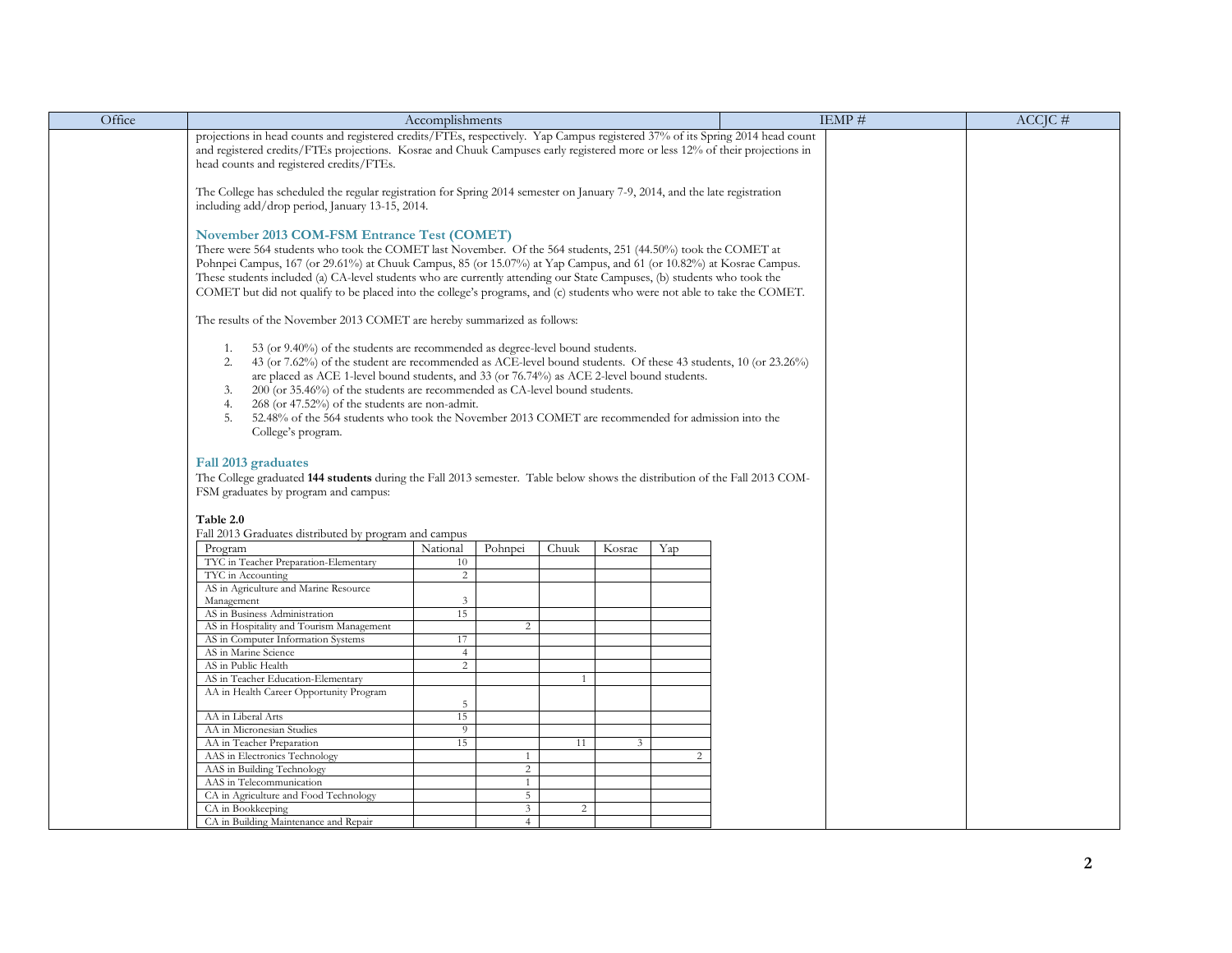| Office     |                                                                                             |                                                                                                                                                                                                                                                                                                                                                                                                                                                                                                                                                                                                                                                                                                                                                                                                                                                                                                                                                                                                                                                                                                                                                                                                                                                                                                                                                                                                                                                                                                                                                                                                                                                                                                                  | Accomplishments     |                   |                   |                   |                                                                                                                           | IEMP#                   | $ACCIC \#$ |
|------------|---------------------------------------------------------------------------------------------|------------------------------------------------------------------------------------------------------------------------------------------------------------------------------------------------------------------------------------------------------------------------------------------------------------------------------------------------------------------------------------------------------------------------------------------------------------------------------------------------------------------------------------------------------------------------------------------------------------------------------------------------------------------------------------------------------------------------------------------------------------------------------------------------------------------------------------------------------------------------------------------------------------------------------------------------------------------------------------------------------------------------------------------------------------------------------------------------------------------------------------------------------------------------------------------------------------------------------------------------------------------------------------------------------------------------------------------------------------------------------------------------------------------------------------------------------------------------------------------------------------------------------------------------------------------------------------------------------------------------------------------------------------------------------------------------------------------|---------------------|-------------------|-------------------|-------------------|---------------------------------------------------------------------------------------------------------------------------|-------------------------|------------|
|            | CA in Carpentry                                                                             |                                                                                                                                                                                                                                                                                                                                                                                                                                                                                                                                                                                                                                                                                                                                                                                                                                                                                                                                                                                                                                                                                                                                                                                                                                                                                                                                                                                                                                                                                                                                                                                                                                                                                                                  |                     | $\overline{2}$    |                   |                   |                                                                                                                           |                         |            |
|            | CA in Cabinet/Furniture Making                                                              |                                                                                                                                                                                                                                                                                                                                                                                                                                                                                                                                                                                                                                                                                                                                                                                                                                                                                                                                                                                                                                                                                                                                                                                                                                                                                                                                                                                                                                                                                                                                                                                                                                                                                                                  |                     | $\overline{2}$    |                   |                   |                                                                                                                           |                         |            |
|            |                                                                                             | CA in Refrigeration and Air Conditioning                                                                                                                                                                                                                                                                                                                                                                                                                                                                                                                                                                                                                                                                                                                                                                                                                                                                                                                                                                                                                                                                                                                                                                                                                                                                                                                                                                                                                                                                                                                                                                                                                                                                         |                     | 1                 |                   |                   |                                                                                                                           |                         |            |
|            | CA in Secretarial Science                                                                   |                                                                                                                                                                                                                                                                                                                                                                                                                                                                                                                                                                                                                                                                                                                                                                                                                                                                                                                                                                                                                                                                                                                                                                                                                                                                                                                                                                                                                                                                                                                                                                                                                                                                                                                  |                     | $\mathfrak{Z}$    |                   |                   |                                                                                                                           |                         |            |
|            | CA in Trial Counselor                                                                       |                                                                                                                                                                                                                                                                                                                                                                                                                                                                                                                                                                                                                                                                                                                                                                                                                                                                                                                                                                                                                                                                                                                                                                                                                                                                                                                                                                                                                                                                                                                                                                                                                                                                                                                  | $\overline{c}$      |                   |                   |                   |                                                                                                                           |                         |            |
|            | 1.<br>2.<br>Spring 2014.<br>3.<br>students.<br>4.                                           | Additionally, also joined in the college's 53 <sup>rd</sup> Commencement Exercises were (a) 30 students who were graduated from the San<br>Diego State University's MA in Education (with specialization in postsecondary educational leadership), (b) one graduate of the<br>University of Guam's MA in Reading program, (c) 19 who were graduated from the COM-FSM and UOG Bachelor of Arts in<br>Elementary Education program], and (d) COM-FSM summer 2013 graduates.<br>Transcripts, degrees and certificates, enrollment certifications<br>OARR recorded processing and releasing 233 academic transcripts during the reporting period. These transcripts were in<br>support of students, and alumni/alumnae's applications for admission into other higher education institutions,<br>employment, scholarships, and others.<br>OARR recorded receipt of 25 applications for readmission, 15 second degree admission, and 12 third year admissions for<br>OARR issued 28 certificates of enrollment and 17 certificates of registration to support scholarship applications of<br>And finally, the OARR processed 114 degrees and 36 certificates during the reporting period of which 57 and 13 degree<br>and certificates, respectively, were released.<br>College pilot implemented online registration<br>The College pilot implemented online registration during the November 12-15, 2013 early registration for Spring 2014 at the<br>National and Pohnpei Campuses only. The online registration is an additional option for continuing students and does not<br>eliminate the existing face-to-face assisted registration. The Director of OARR travelled to the state campuses to facilitate on- |                     |                   |                   |                   |                                                                                                                           |                         |            |
|            |                                                                                             | site trainings to students, faculty and staff about the online registration.                                                                                                                                                                                                                                                                                                                                                                                                                                                                                                                                                                                                                                                                                                                                                                                                                                                                                                                                                                                                                                                                                                                                                                                                                                                                                                                                                                                                                                                                                                                                                                                                                                     |                     |                   |                   |                   |                                                                                                                           |                         |            |
| <b>FAO</b> | distributed by campus:<br>Table 3.0<br>August to December 2013                              | Pell recipients and total Pell Grant for each campus<br>FAO reported that number of Pell recipients and amount of Pell Grant awarded during the period August to December 2013<br>Pell recipients and Pell Grant award by campus                                                                                                                                                                                                                                                                                                                                                                                                                                                                                                                                                                                                                                                                                                                                                                                                                                                                                                                                                                                                                                                                                                                                                                                                                                                                                                                                                                                                                                                                                 |                     |                   |                   |                   |                                                                                                                           | SS2, 2.4, 2.6, SS3, 2.8 | IIB.2      |
|            | Pell Grant                                                                                  |                                                                                                                                                                                                                                                                                                                                                                                                                                                                                                                                                                                                                                                                                                                                                                                                                                                                                                                                                                                                                                                                                                                                                                                                                                                                                                                                                                                                                                                                                                                                                                                                                                                                                                                  |                     |                   |                   |                   |                                                                                                                           |                         |            |
|            |                                                                                             | National                                                                                                                                                                                                                                                                                                                                                                                                                                                                                                                                                                                                                                                                                                                                                                                                                                                                                                                                                                                                                                                                                                                                                                                                                                                                                                                                                                                                                                                                                                                                                                                                                                                                                                         | Pohnpei             | Chuuk             | Kosrae            | Yap               |                                                                                                                           |                         |            |
|            | Recipient<br>In \$ amount                                                                   | 875<br>3,336,171.60                                                                                                                                                                                                                                                                                                                                                                                                                                                                                                                                                                                                                                                                                                                                                                                                                                                                                                                                                                                                                                                                                                                                                                                                                                                                                                                                                                                                                                                                                                                                                                                                                                                                                              | 602<br>1,388,345.00 | 234<br>610,472.00 | 186<br>393,600.00 | 101<br>259,712.00 |                                                                                                                           |                         |            |
|            | 13, 2013:<br><b>SEG</b> work study program<br>December 2013:<br><b>SEG WSP</b><br>Recipient | Supplemental Educational Grant (SEG) award<br>FAO reported the following number of SEG work study program recipients and amount awarded by campus from October to<br>National<br>298                                                                                                                                                                                                                                                                                                                                                                                                                                                                                                                                                                                                                                                                                                                                                                                                                                                                                                                                                                                                                                                                                                                                                                                                                                                                                                                                                                                                                                                                                                                             | Pohnpei<br>183      | Chuuk<br>38       | Kosrae<br>19      | Yap<br>34         | FAO reported that 97 SEG recipients and a total of \$38,800.00 SEG awarded during the period November 5, 2013 to December |                         |            |
|            | In \$ amount                                                                                | 53,470.75                                                                                                                                                                                                                                                                                                                                                                                                                                                                                                                                                                                                                                                                                                                                                                                                                                                                                                                                                                                                                                                                                                                                                                                                                                                                                                                                                                                                                                                                                                                                                                                                                                                                                                        | 34,599.25           | 7,273.75          | 3,322.50          | 5,783.00          |                                                                                                                           |                         |            |
|            |                                                                                             |                                                                                                                                                                                                                                                                                                                                                                                                                                                                                                                                                                                                                                                                                                                                                                                                                                                                                                                                                                                                                                                                                                                                                                                                                                                                                                                                                                                                                                                                                                                                                                                                                                                                                                                  |                     |                   |                   |                   |                                                                                                                           |                         |            |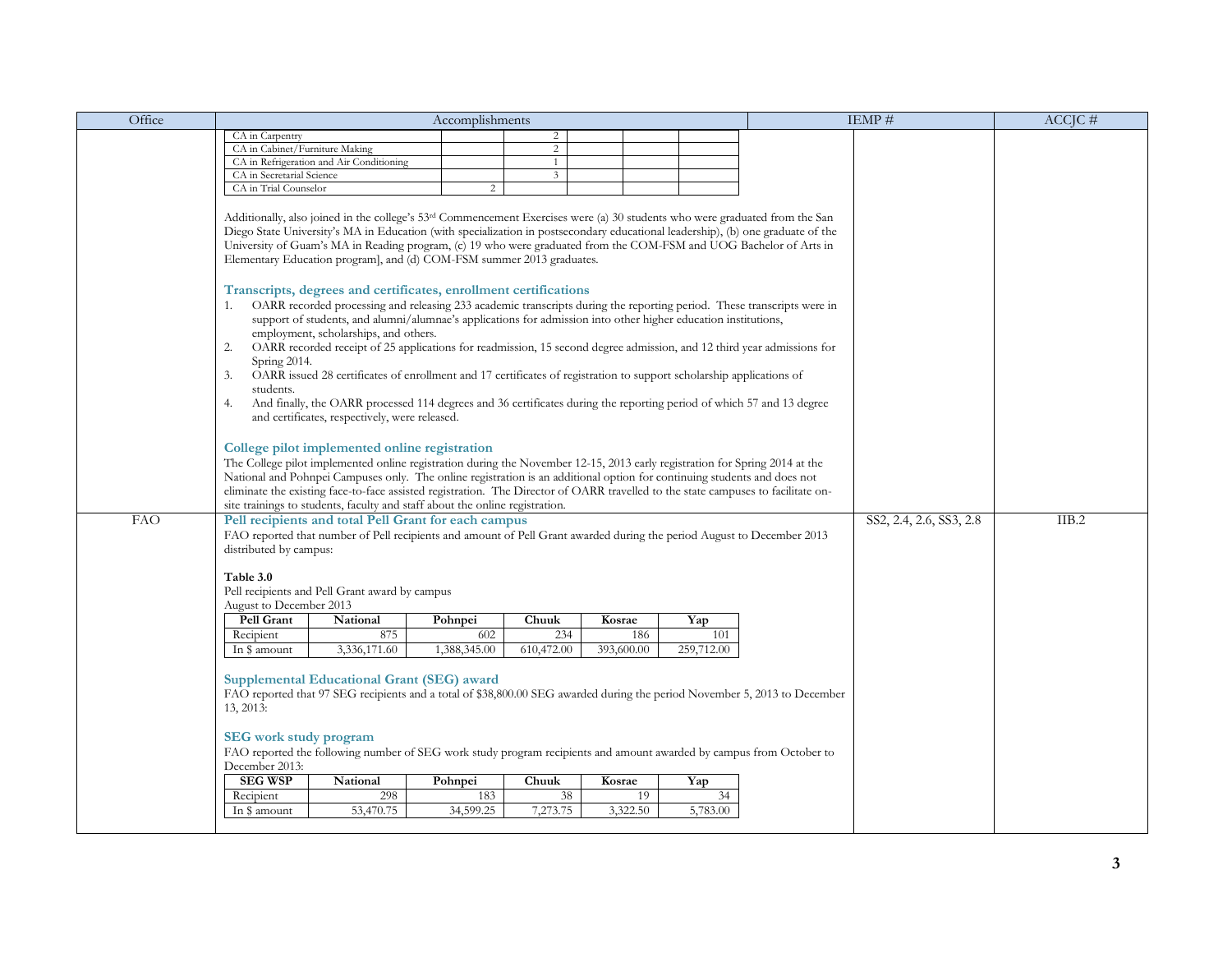| Office          | Accomplishments                                                                                                                                                                                                                                        | IEMP#                   | $ACCIC \#$ |
|-----------------|--------------------------------------------------------------------------------------------------------------------------------------------------------------------------------------------------------------------------------------------------------|-------------------------|------------|
|                 | According to FAO, there were 53 recipients from the FSM-Fisheries and Maritime Institute (FSM FMI) in Yap and \$ 9,467.50 as<br>amount of SEGWSP awarded.                                                                                              |                         |            |
| Residence Halls | Residence Halls occupancy during Fall 2013 semester                                                                                                                                                                                                    | SS2, 2.5, 2.6           | IIB.2      |
|                 | The in-charge of the Residence Halls reported occupancy at 80% in both the residence halls for men and women                                                                                                                                           |                         |            |
|                 | during Fall 2013 semester. Specifically, there are 65 students currently staying in the RH male, and 63 in the                                                                                                                                         |                         |            |
|                 | female RH.                                                                                                                                                                                                                                             |                         |            |
| Counseling      | <b>Career Week</b>                                                                                                                                                                                                                                     | SS2, 2.4, 2.6, SS3, 2.8 | IIB.2      |
|                 | About 242 students participated in the Career Week hosted by the college's Counseling Services last October 28-November 1,<br>2013. The Career Week was highlighted by the following activities:                                                       |                         |            |
|                 | October 28-29, 2013 workshops on effective resume and cover letter writing. To assess the effectiveness of the<br>1.                                                                                                                                   |                         |            |
|                 | workshops, pre-and posttests were administered to participants. Tabulated results show that (a) 13% of the                                                                                                                                             |                         |            |
|                 | participants scored $\ge$ = the median in the pre-test, and (b) 80% scored $\ge$ = the median in the posttest.                                                                                                                                         |                         |            |
|                 | October 29, 2013 workshop on job interview skills. To assess the effectiveness of the workshops, pre-and posttests<br>2.<br>were administered to participants. Tabulated results show that (a) $54\%$ of the participants scored $\ge$ = the median in |                         |            |
|                 | the pre-test, and (b) $97\%$ scored $\geq$ the median in the posttest.                                                                                                                                                                                 |                         |            |
|                 | November 1, 2013 job fair where job opportunities were announced and employment applications were provided to<br>3.                                                                                                                                    |                         |            |
|                 | the participants. A satisfactory survey was conducted to a nonprobability sample of participants to determine their                                                                                                                                    |                         |            |
|                 | perceived level of satisfaction about the job fair. Tabulated responses show that 94% of the participants signified                                                                                                                                    |                         |            |
|                 | their satisfaction about the fair.                                                                                                                                                                                                                     |                         |            |
|                 | International Organization for Migration (IOM) pre-departure workshop                                                                                                                                                                                  |                         |            |
|                 | The International Organization for Migration, an inter-governmental organization known for its dynamic work in the field of                                                                                                                            |                         |            |
|                 | migration, in coordination with the college's Counseling Services facilitated a pre-departure training to 20 candidates for Fall                                                                                                                       |                         |            |
|                 | 2013 graduation last October 19-26, 2013 at MITC, COM-FSM National Campus.                                                                                                                                                                             |                         |            |
|                 | <b>National Campus' Counseling Services hired 14 tutors</b>                                                                                                                                                                                            |                         |            |
|                 | The college's Counseling Services at the National Campus hired 14 tutors during the period October to December 2013. These                                                                                                                             |                         |            |
|                 | tutors were assigned with the Counseling Services' A+ Center to help students in the following subject areas: Education,                                                                                                                               |                         |            |
|                 | English, Computer or Information Technology, Math, Natural Sciences, Social Sciences, and third year courses. The Counseling                                                                                                                           |                         |            |
|                 | Services also recorded 187 recipients to it's A+ Center's tutorial services.                                                                                                                                                                           |                         |            |
|                 | 310 recorded visits to the Counseling Office                                                                                                                                                                                                           |                         |            |
|                 | There were 310 recorded visits to the Counseling Office during the period October to December 2013. These visits included                                                                                                                              |                         |            |
|                 | students seeking academic, discipline, personal, career, transfer and other types of counseling services or assistance.                                                                                                                                |                         |            |
|                 | 1,407 recorded visits to the National Campus' dispensary                                                                                                                                                                                               | SS2, 2.4, 2.6, SS3, 2.8 | IIB.2      |
|                 | The campus nurse's log recorded 1,350 visits to the college's dispensary at the National Campus during the reporting period.                                                                                                                           |                         |            |
|                 | According to the campus nurse, students seeking treatment for generalized aches/pains/headaches topped the list with 270<br>counts. This was followed by flu and cold syndrome with 152 counts.                                                        |                         |            |
|                 |                                                                                                                                                                                                                                                        |                         |            |
|                 | Other types of visit included treatment of gastro-intestinal, eyes-ear-nose, and genito-urinary related problems including skin                                                                                                                        |                         |            |
|                 | diseases and infections, reproductive and family planning counseling, and others.                                                                                                                                                                      |                         |            |
|                 |                                                                                                                                                                                                                                                        |                         |            |
|                 | <b>World Diabetes Day 2013</b><br>The college's Health Services organized the World Diabetes Day last November 15, 2013 on the front of the Learning                                                                                                   |                         |            |
|                 | Resources Center (LRC) building. According to the campus nurse, several health, government, and non-government                                                                                                                                         |                         |            |
|                 | organizations (NGOs) participated in the activity.                                                                                                                                                                                                     |                         |            |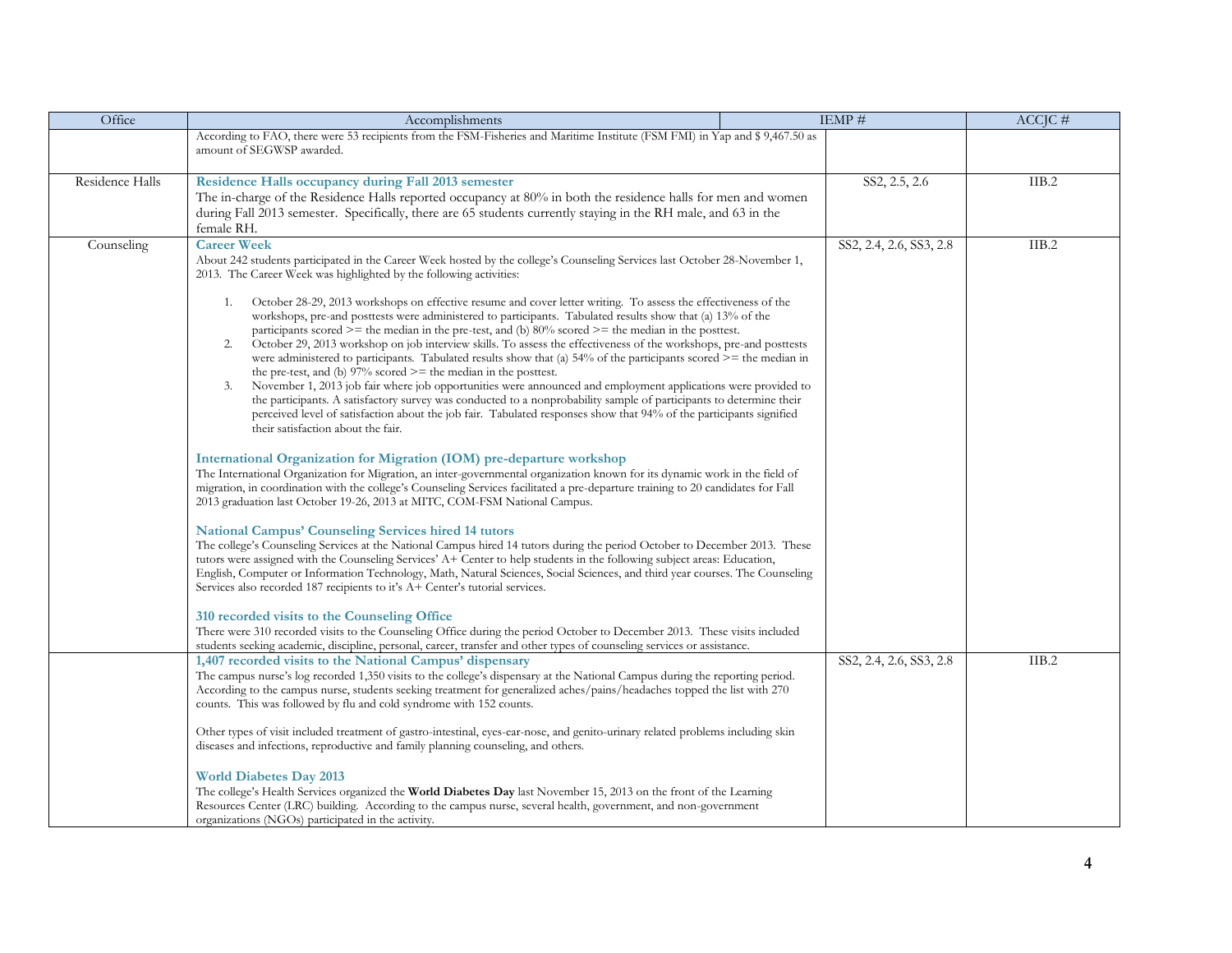| Office                | Accomplishments                                                                                                                                                                                                                                                                                                                                                                                                                                                                                                                                                                                                                                                                                                                                                                                                                                                                                                                                                                                                                                                                                                                                                                                                                                                                                                                                                                                                                                                                                                                                                                                                                                                                 | IEMP#                   | $ACCIC \#$ |
|-----------------------|---------------------------------------------------------------------------------------------------------------------------------------------------------------------------------------------------------------------------------------------------------------------------------------------------------------------------------------------------------------------------------------------------------------------------------------------------------------------------------------------------------------------------------------------------------------------------------------------------------------------------------------------------------------------------------------------------------------------------------------------------------------------------------------------------------------------------------------------------------------------------------------------------------------------------------------------------------------------------------------------------------------------------------------------------------------------------------------------------------------------------------------------------------------------------------------------------------------------------------------------------------------------------------------------------------------------------------------------------------------------------------------------------------------------------------------------------------------------------------------------------------------------------------------------------------------------------------------------------------------------------------------------------------------------------------|-------------------------|------------|
|                       | <b>World AIDS Day 2013</b><br>In observing the 2013 World AIDS day, the college's health services organized last December 1, 2013 the World AIDS Day with<br>the theme "Getting to Zero-Zero New HIV Infections and Zero Discrimination." The event had more or less 800 participants<br>and was highlighted by various presentations.                                                                                                                                                                                                                                                                                                                                                                                                                                                                                                                                                                                                                                                                                                                                                                                                                                                                                                                                                                                                                                                                                                                                                                                                                                                                                                                                          |                         |            |
| Student Life          | <b>Code of Student Conduct</b><br>The draft Code of Student Conduct was submitted for review by the Facility and Campus Environment (FCE) Committee, the<br>Student Body Association (SBA), and the management team during the period October 21-29, 2013.<br>The draft code was then submitted to the Cabinet last November 22, 2013 for review and comments. A final draft of the code is<br>due to the President and his Cabinet for final review in March 2014.<br><b>Student Clubs</b><br>Beginning Fall 2013, the Office of the VP for Student Services require that all activities sponsored by student clubs and<br>organizations have articulated outcomes that should be assessed. There are about 21 registered student clubs and organizations.<br>Several registered student clubs and organizations began raising funds for the college's endowment fund. Among these clubs<br>were: ChuChok Chuuk Association, Kosrae Student Organization, Yapese Student Organization, and Nukap. Fund raising<br>activities included bake sale, car wash, and concert. On the other hand, student clubs also organized and facilitated other<br>activities, such as community service and social events.<br><b>Student Body Association</b><br>SBA sponsored a welcome party for freshman students last October 11 at the practice court, FSM-China Friendship Sports<br>Center. SBA officers administered a survey to a no randomly selected sample of 100 participants to the party in order to<br>determine their perceived level of satisfaction about the party. Tabulated responses showed that 90% of the participants were<br>satisfied and 10% expressed neutrality. | SS2, 2.4, 2.6, SS3, 2.8 | IIB.2      |
| Sports and Recreation | 2013 Intramural Games<br>The college's Sports and Recreation division launched the 2013 Intramural Games last October 7, 2013. According to the sports<br>and recreation coordinator, there were 343 male and 108 female students who participated in the intramural games that included<br>various outdoor and indoor sports.                                                                                                                                                                                                                                                                                                                                                                                                                                                                                                                                                                                                                                                                                                                                                                                                                                                                                                                                                                                                                                                                                                                                                                                                                                                                                                                                                  | SS2, 2.4, 2.6, SS3, 2.8 | IIB.2      |
| <b>PCC</b>            | <b>Peer Counseling Center</b><br>The Peer Counseling Center provided trainings to three students on (a) peer-to-peer approach, and (b) HIV-AIDS.                                                                                                                                                                                                                                                                                                                                                                                                                                                                                                                                                                                                                                                                                                                                                                                                                                                                                                                                                                                                                                                                                                                                                                                                                                                                                                                                                                                                                                                                                                                                | SS2, 2.4, 2.6, SS3, 2.8 | IIB.2      |

# **Invest in and build a strong capacity in human capital**

| Office | Accomplishments                                                                                                                                                                                                                                                      | IEMP $#$ | $ACCIC \#$ |
|--------|----------------------------------------------------------------------------------------------------------------------------------------------------------------------------------------------------------------------------------------------------------------------|----------|------------|
| PCC    | Kosrae Peer Counseling Center's staff attended a two-week certification workshop on Primary Health Care and Substance Abuse<br>Prevention.<br>Chuuk Peer Counseling Center's staff attended a two-day workshop on First Aid and Cardiopulmonary Resuscitation (CPR). |          |            |
|        |                                                                                                                                                                                                                                                                      |          |            |
|        |                                                                                                                                                                                                                                                                      |          |            |
|        |                                                                                                                                                                                                                                                                      |          |            |
|        |                                                                                                                                                                                                                                                                      |          |            |
|        |                                                                                                                                                                                                                                                                      |          |            |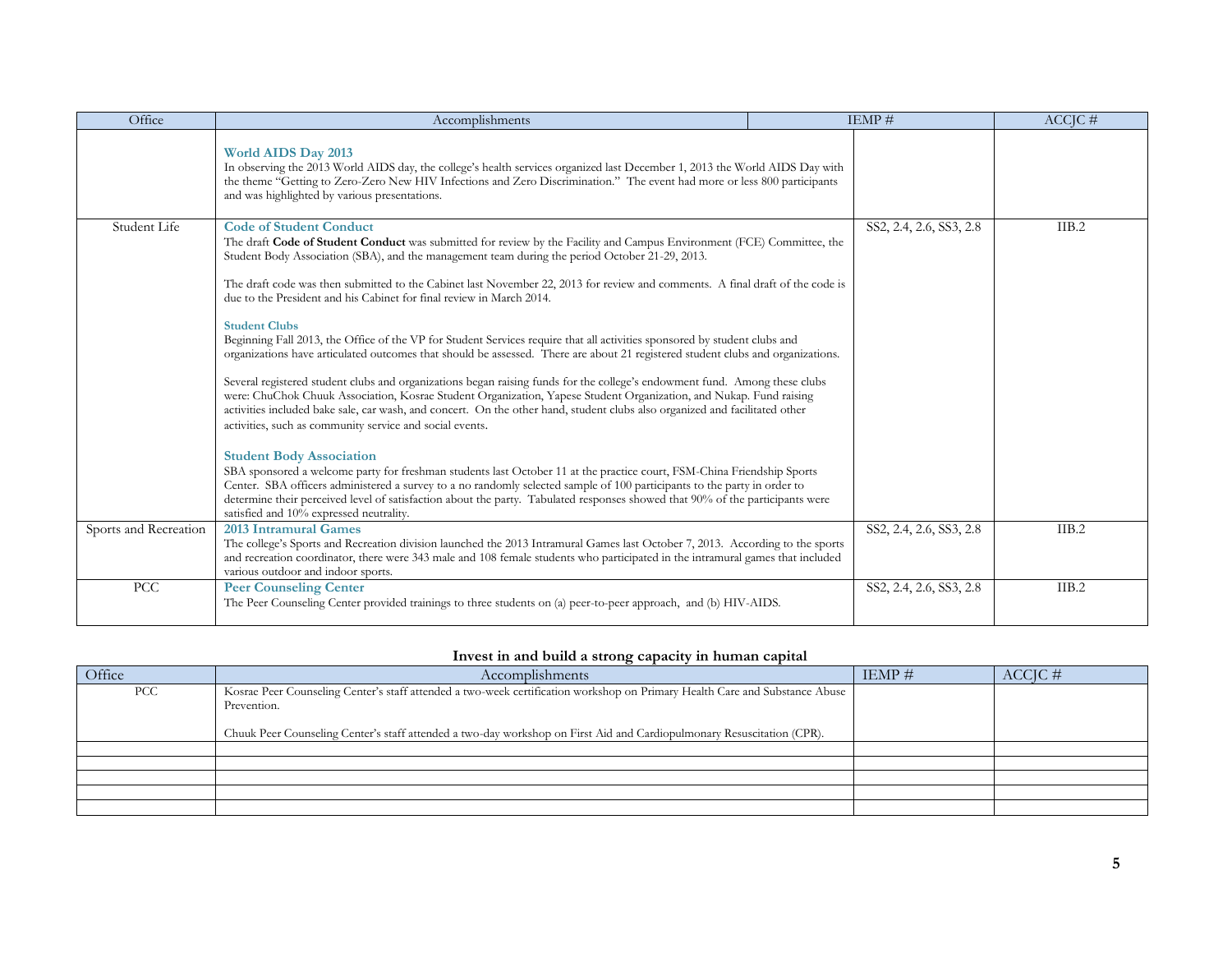| Become a learning organization through development of a learning culture guided by learning leaders                                                              |  |  |  |  |  |  |
|------------------------------------------------------------------------------------------------------------------------------------------------------------------|--|--|--|--|--|--|
| - Measures of success                                                                                                                                            |  |  |  |  |  |  |
| <b>Learning Organization</b>                                                                                                                                     |  |  |  |  |  |  |
| <b>Learning Centered Community Colleges</b>                                                                                                                      |  |  |  |  |  |  |
|                                                                                                                                                                  |  |  |  |  |  |  |
| The Learning College is based on six key principles (O'Banion) :                                                                                                 |  |  |  |  |  |  |
| • The Learning College creates substantive change in individual learners.                                                                                        |  |  |  |  |  |  |
| The Learning College engages learners as full partners in the learning process with learners assuming primary responsibility for their own choices.<br>$\bullet$ |  |  |  |  |  |  |
| The Learning College creates and offers as many options for learning as possible.<br>$\bullet$                                                                   |  |  |  |  |  |  |
| The Learning College assists learners to form and participate in collaborative learning activities.<br>$\bullet$                                                 |  |  |  |  |  |  |
| The Learning College defines the roles of learning facilitators by the needs of the learners.<br>$\bullet$                                                       |  |  |  |  |  |  |
| The Learning College and its learning facilitators succeed only when improved and expanded learning can be documented for learners.<br>$\bullet$                 |  |  |  |  |  |  |
|                                                                                                                                                                  |  |  |  |  |  |  |
| <b>Policies</b>                                                                                                                                                  |  |  |  |  |  |  |
| One hundred (100%) percent of policies to be reviewed and updated by 2016.                                                                                       |  |  |  |  |  |  |

# **Evoke an image of quality**

| Office | Accomplishments                                                                                                                                                                                                                                                               | $IEMP \#$                               | $ACCIC \#$ |
|--------|-------------------------------------------------------------------------------------------------------------------------------------------------------------------------------------------------------------------------------------------------------------------------------|-----------------------------------------|------------|
| -SS    | All units of the college's department of Student Services closed-the-loop of the 2012-2013 assessment<br>cycle. Assessment reports are accessible in the TracDat. Additionally, units' assessment plans for the<br>2013-2014 assessment cycle are also posted in the TracDat. | SS2, 2.4,<br>2.6, S <sub>S</sub> 3, 2.8 | IIB.2      |
|        |                                                                                                                                                                                                                                                                               |                                         |            |
|        |                                                                                                                                                                                                                                                                               |                                         |            |
|        |                                                                                                                                                                                                                                                                               |                                         |            |
|        |                                                                                                                                                                                                                                                                               |                                         |            |
|        |                                                                                                                                                                                                                                                                               |                                         |            |